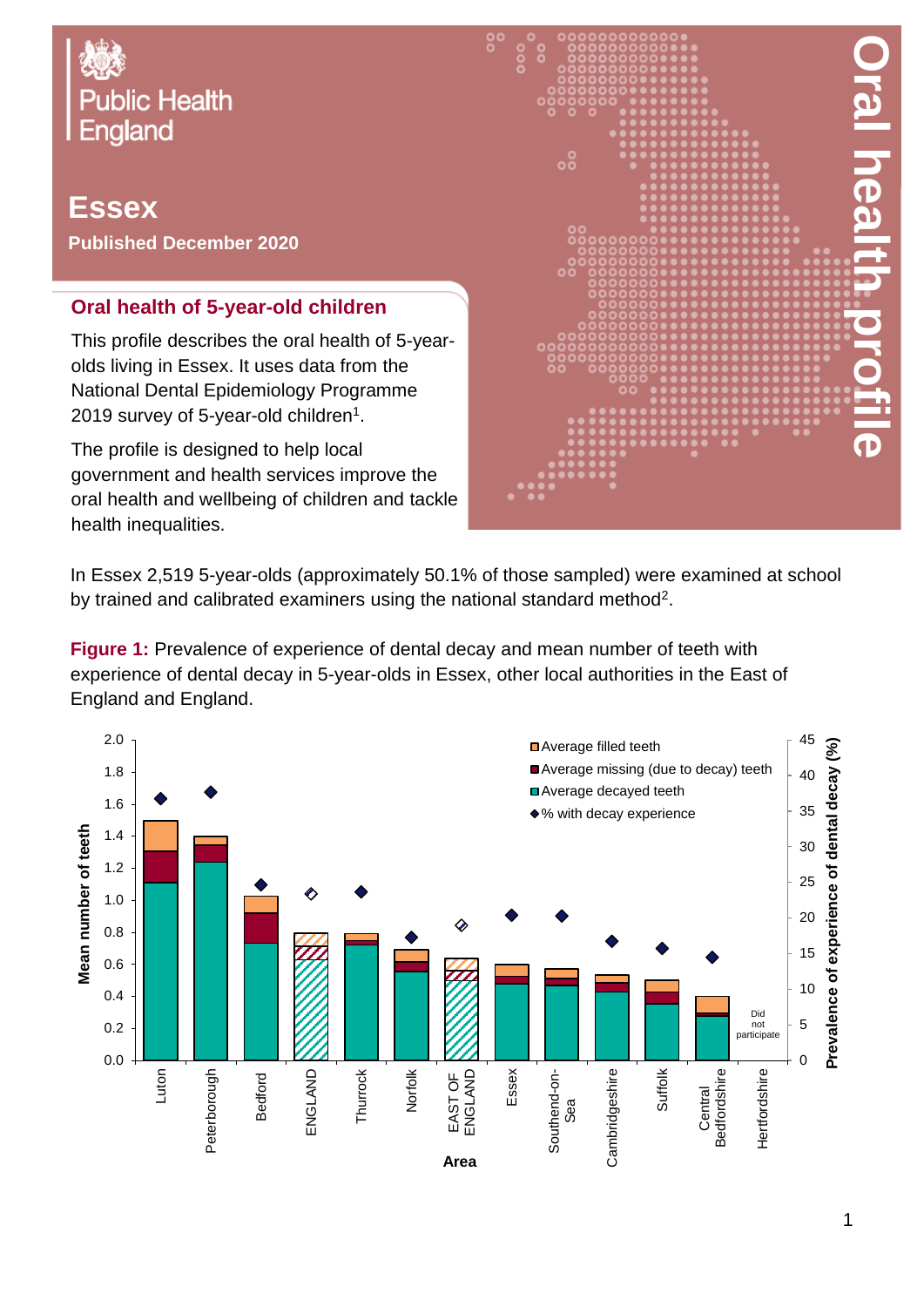**Table 1:** Experience of dental decay in 5-year-olds in Essex, other local authorities in the East of England and England.

| Local authority             | Prevalence of<br>experience of<br>dental decay<br>(% ) | Mean number of teeth<br>with experience of<br>dental decay in all<br>examined children<br>n (95% confidence<br>intervals) | Mean number of teeth<br>with experience of<br>dental decay in children<br>with any decay<br>experience<br>n (95% confidence<br>intervals) |
|-----------------------------|--------------------------------------------------------|---------------------------------------------------------------------------------------------------------------------------|-------------------------------------------------------------------------------------------------------------------------------------------|
| Peterborough                | 37.7                                                   | 1.4<br>$(1.05 - 1.75)$                                                                                                    | 3.7<br>$(3.03 - 4.38)$                                                                                                                    |
| Luton                       | 36.8                                                   | 1.5<br>$(1.16 - 1.84)$                                                                                                    | 4.1<br>$(3.39 - 4.75)$                                                                                                                    |
| <b>Bedford</b>              | 24.7                                                   | 1.0<br>$(0.73 - 1.33)$                                                                                                    | 4.2<br>$(3.40 - 4.92)$                                                                                                                    |
| <b>Thurrock</b>             | 23.6                                                   | 0.8<br>$(0.53 - 1.06)$                                                                                                    | 3.3<br>$(2.63 - 4.07)$                                                                                                                    |
| England                     | 23.4                                                   | 0.8<br>$(0.78 - 0.81)$                                                                                                    | 3.4<br>$(3.36 - 3.44)$                                                                                                                    |
| <b>Essex</b>                | 20.4                                                   | 0.6<br>$(0.54 - 0.66)$                                                                                                    | 2.9<br>$(2.73 - 3.15)$                                                                                                                    |
| Southend-on-Sea             | 20.3                                                   | 0.6<br>$(0.34 - 0.80)$                                                                                                    | 2.8<br>$(2.06 - 3.56)$                                                                                                                    |
| <b>East of England</b>      | 19.0                                                   | 0.6<br>$(0.60 - 0.67)$                                                                                                    | 3.3<br>$(3.21 - 3.48)$                                                                                                                    |
| <b>Norfolk</b>              | 17.3                                                   | 0.7<br>$(0.60 - 0.78)$                                                                                                    | 4.0<br>$(3.67 - 4.33)$                                                                                                                    |
| Cambridgeshire              | 16.7                                                   | 0.5<br>$(0.44 - 0.63)$                                                                                                    | 3.2<br>$(2.79 - 3.61)$                                                                                                                    |
| <b>Suffolk</b>              | 15.7                                                   | 0.5<br>$(0.42 - 0.58)$                                                                                                    | 3.2<br>$(2.85 - 3.52)$                                                                                                                    |
| <b>Central Bedfordshire</b> | 14.5                                                   | 0.4<br>$(0.19 - 0.61)$                                                                                                    | 2.8<br>$(1.81 - 3.74)$                                                                                                                    |
| Hertfordshire               | Did not participate                                    |                                                                                                                           |                                                                                                                                           |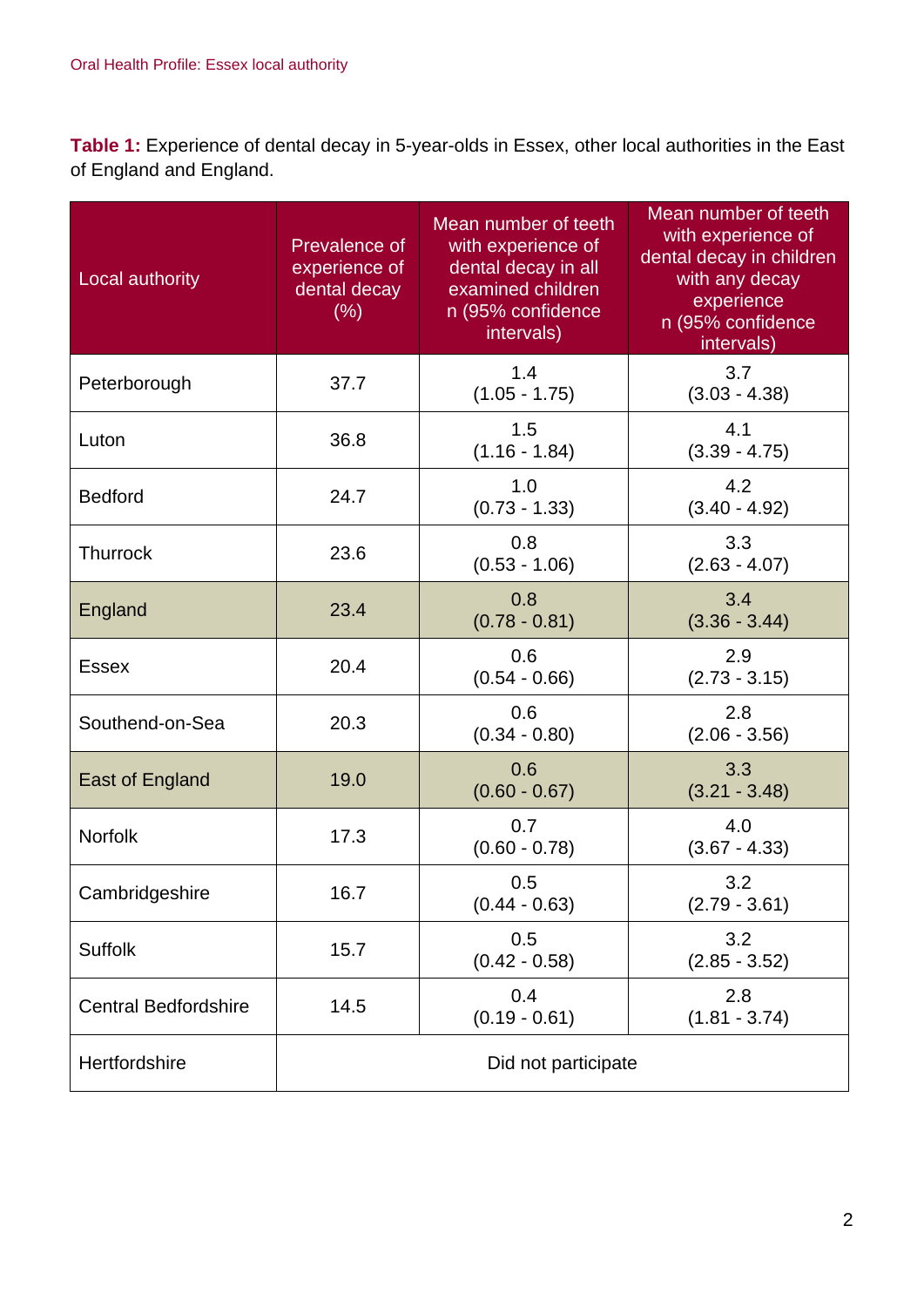Table 2. Measures of oral health among 5-year-olds in Essex, it's statistical neighbours,<sup>i</sup> the East of England and England.

|                                                                                                    | <b>Essex</b> | <b>Statistical</b><br>neighbour within<br><b>East of England:</b><br>Central<br><b>Bedfordshire</b> | <b>Statistical</b><br>neighbour<br>comparator 1:<br>Kent | East of<br>England | England |
|----------------------------------------------------------------------------------------------------|--------------|-----------------------------------------------------------------------------------------------------|----------------------------------------------------------|--------------------|---------|
| Prevalence of<br>experience of dental<br>decay                                                     | 20.4%        | 14.5%                                                                                               | 19.9%                                                    | 19.0%              | 23.4%   |
| Mean number of teeth<br>with experience of<br>dental decay                                         | 0.6          | 0.4                                                                                                 | 0.7                                                      | 0.6                | 0.8     |
| Mean number of teeth<br>with experience of<br>decay in those with<br>experience of dental<br>decay | 2.9          | 2.8                                                                                                 | 3.3                                                      | 3.3                | 3.4     |
| Mean number of<br>decayed teeth in<br>those with experience<br>of dental decay                     | 2.3          | 1.7                                                                                                 | 2.4                                                      | 2.6                | 2.7     |
| Proportion with active<br>decay                                                                    | 17.7%        | 11.0%                                                                                               | 16.4%                                                    | 16.3%              | 20.4%   |
| Proportion with<br>experience of tooth<br>extraction <sup>ii</sup>                                 | 1.4%         | 0.7%                                                                                                | 2.2%                                                     | 1.8%               | 2.2%    |
| Proportion with dental<br>abscess                                                                  | 0.4%         | 1.0%                                                                                                | 0.1%                                                     | 0.7%               | 1.0%    |
| Proportion with teeth<br>decayed into pulp                                                         | 2.1%         | 1.7%                                                                                                | 2.0%                                                     | 2.5%               | 3.3%    |
| Proportion with decay<br>affecting incisorsii                                                      | 2.2%         | 3.0%                                                                                                | 2.4%                                                     | 3.5%               | 5.2%    |
| Proportion with high<br>levels of plaque present<br>on upper front teethiv                         | 1.2%         | 0.0%                                                                                                | 0.2%                                                     | 0.5%               | 1.2%    |

<sup>i</sup>generated by the children's services statistical neighbour benchmarking tool, the neighbour within the East of England has "Very Close" comparator characteristics and the national neighbour 1 has "Extremely Close" comparator characteristics<sup>3</sup>.

ii experience of extraction of one or more teeth on one or more occasions.

iii dental decay involving one or more surfaces of upper anterior teeth.

iv indicative of poor tooth brushing habits.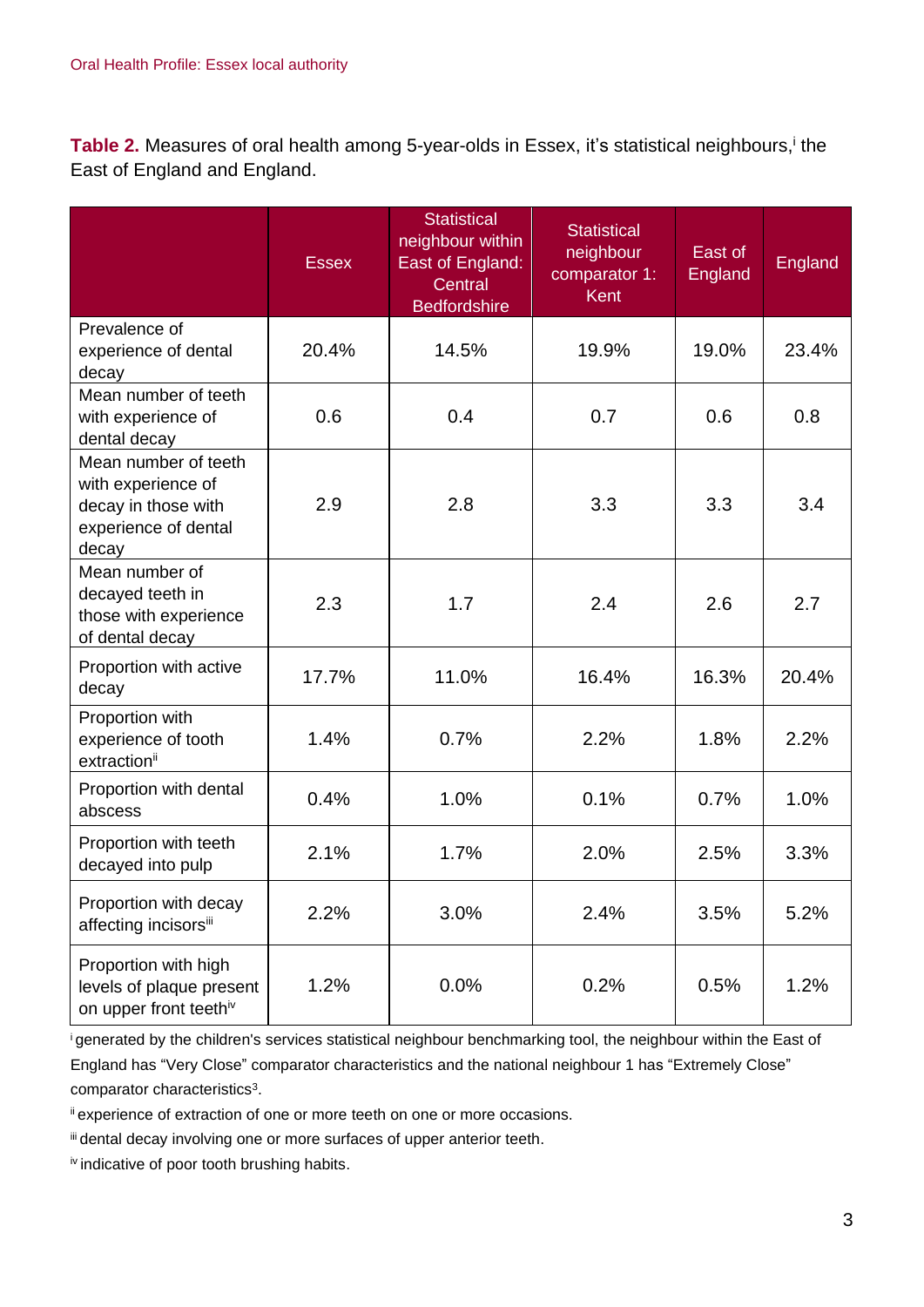**Figure 2:** Prevalence of experience of dental decay in 5-year-olds in Essex, by local authority Index of Multiple Deprivation (IMD) 2019 quintiles.



Error bars represent 95% confidence limits





Error bars represent 95% confidence limits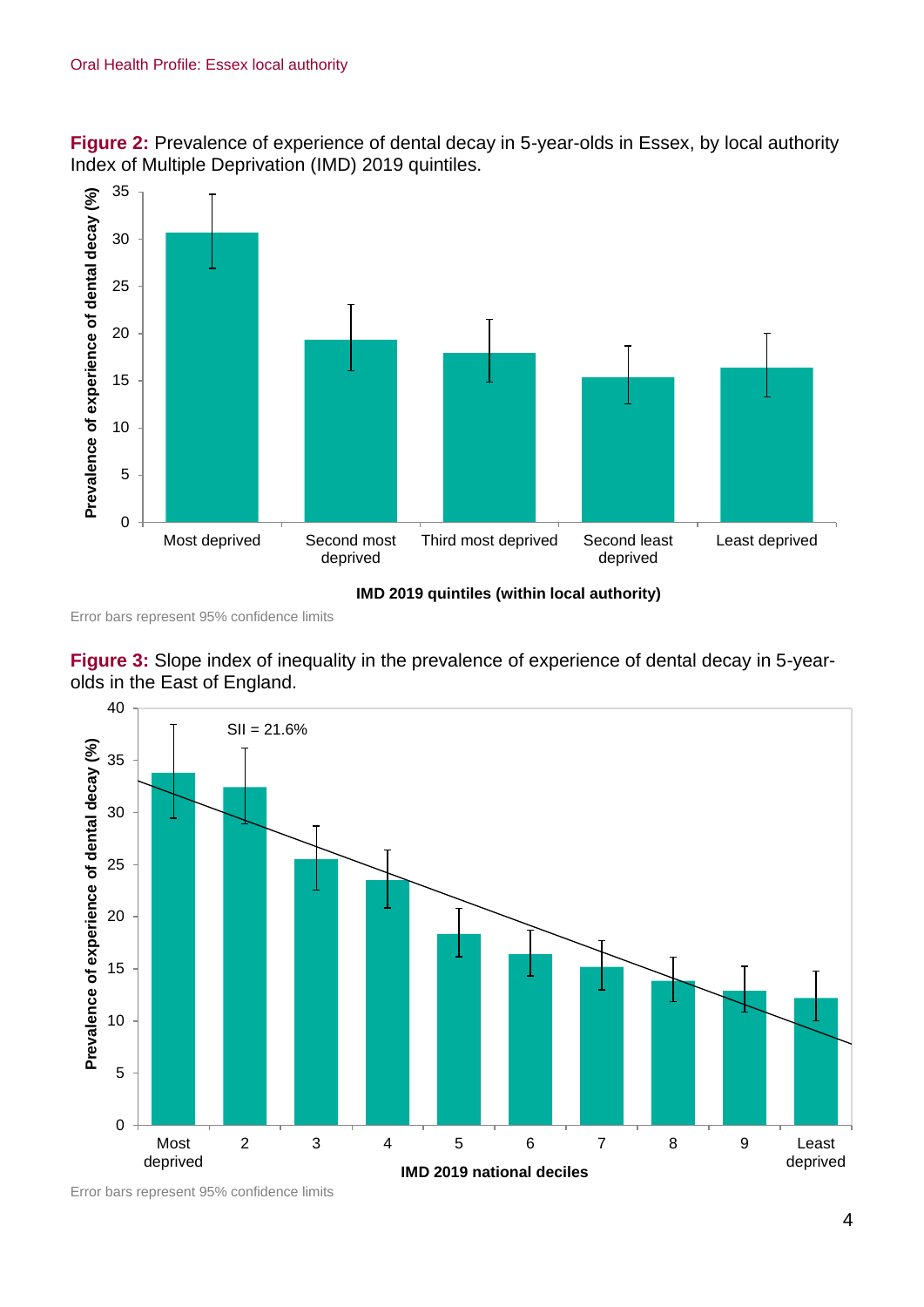**Figure 4:** Prevalence of experience of dental decay in 5-year-olds in Essex local authorities, the East of England and England, by year.



Error bars represent 95% confidence limits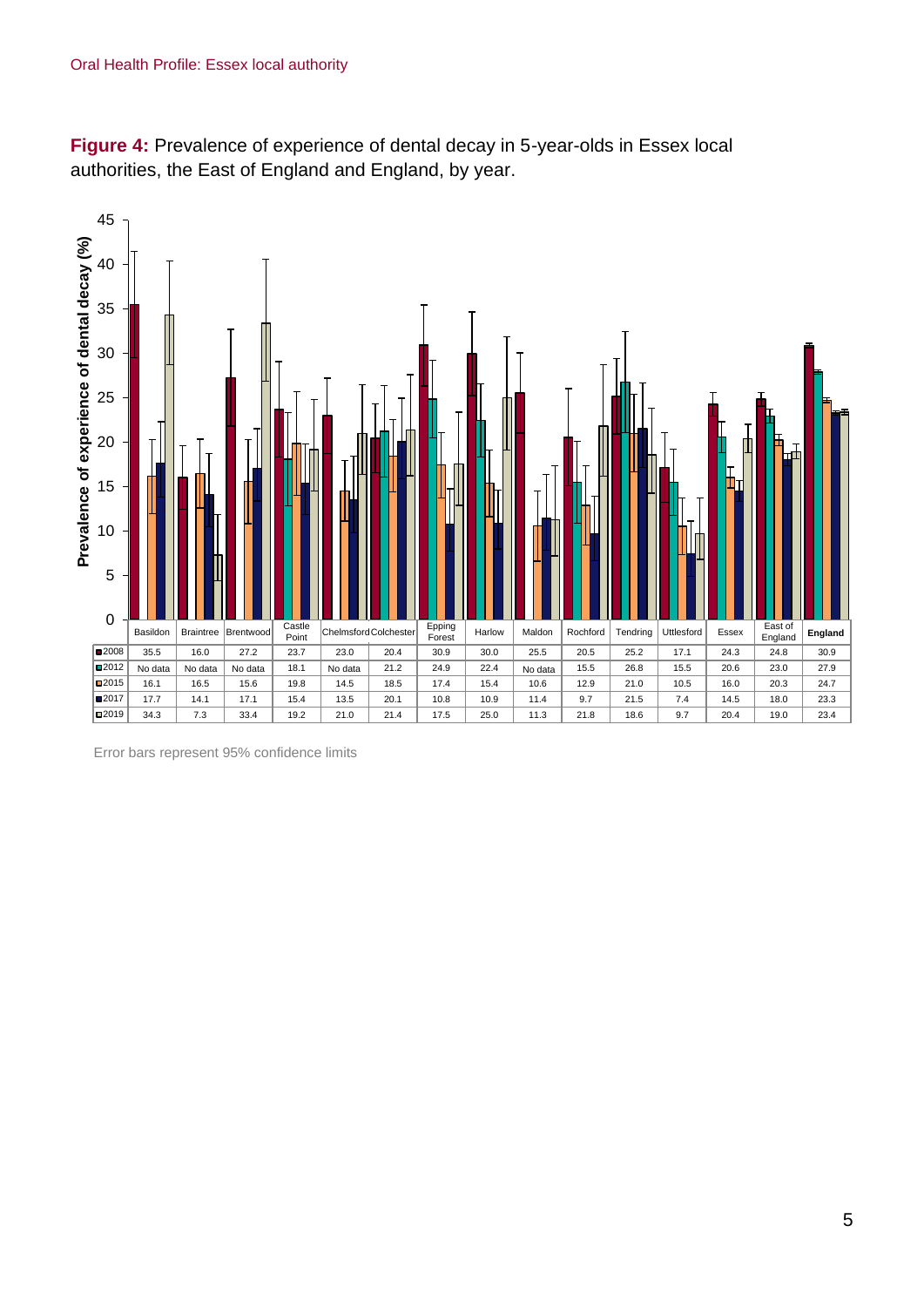**Table 3:** Experience of dental decay in 5-year-olds in the East of England, by ethnic group.

| Ethnic group                         | Number of<br>children<br>examined<br>(N) | Prevalence of<br>experience of<br>dental decay<br>$(\%)$ | Mean number of teeth<br>with experience of<br>dental decay among<br>children with any<br>experience of dental<br>decay n (95% CI) | Prevalence of<br>dental decay<br>affecting incisors<br>(% ) |
|--------------------------------------|------------------------------------------|----------------------------------------------------------|-----------------------------------------------------------------------------------------------------------------------------------|-------------------------------------------------------------|
| Asian/Asian<br><b>British</b>        | 336                                      | 37.2                                                     | 4.2<br>$(3.59 - 4.75)$                                                                                                            | 12.8                                                        |
| <b>Mixed</b>                         | 233                                      | 24.0                                                     | 4.4<br>$(3.54 - 5.28)$                                                                                                            | 8.6                                                         |
| Other ethnic<br>background           | 48                                       | 20.8                                                     | 4.4<br>$(2.37 - 6.43)$                                                                                                            | 6.3                                                         |
| White                                | 4,546                                    | 18.7                                                     | 3.4<br>$(3.17 - 3.56)$                                                                                                            | 2.8                                                         |
| Not provided                         | 3,118                                    | 17.6                                                     | 3.1<br>$(2.84 - 3.26)$                                                                                                            | 3.2                                                         |
| <b>Black/Black</b><br><b>British</b> | 139                                      | 17.3                                                     | 3.3<br>$(2.24 - 4.43)$                                                                                                            | 3.6                                                         |
| East of England                      | 8,420                                    | 19.0                                                     | 3.3<br>$(3.21 - 3.48)$                                                                                                            | 3.5                                                         |

**Figure 5:** Prevalence of experience of dental decay in 5-year-olds in the East of England, by ethnic group.



Error bars represent 95% confidence limits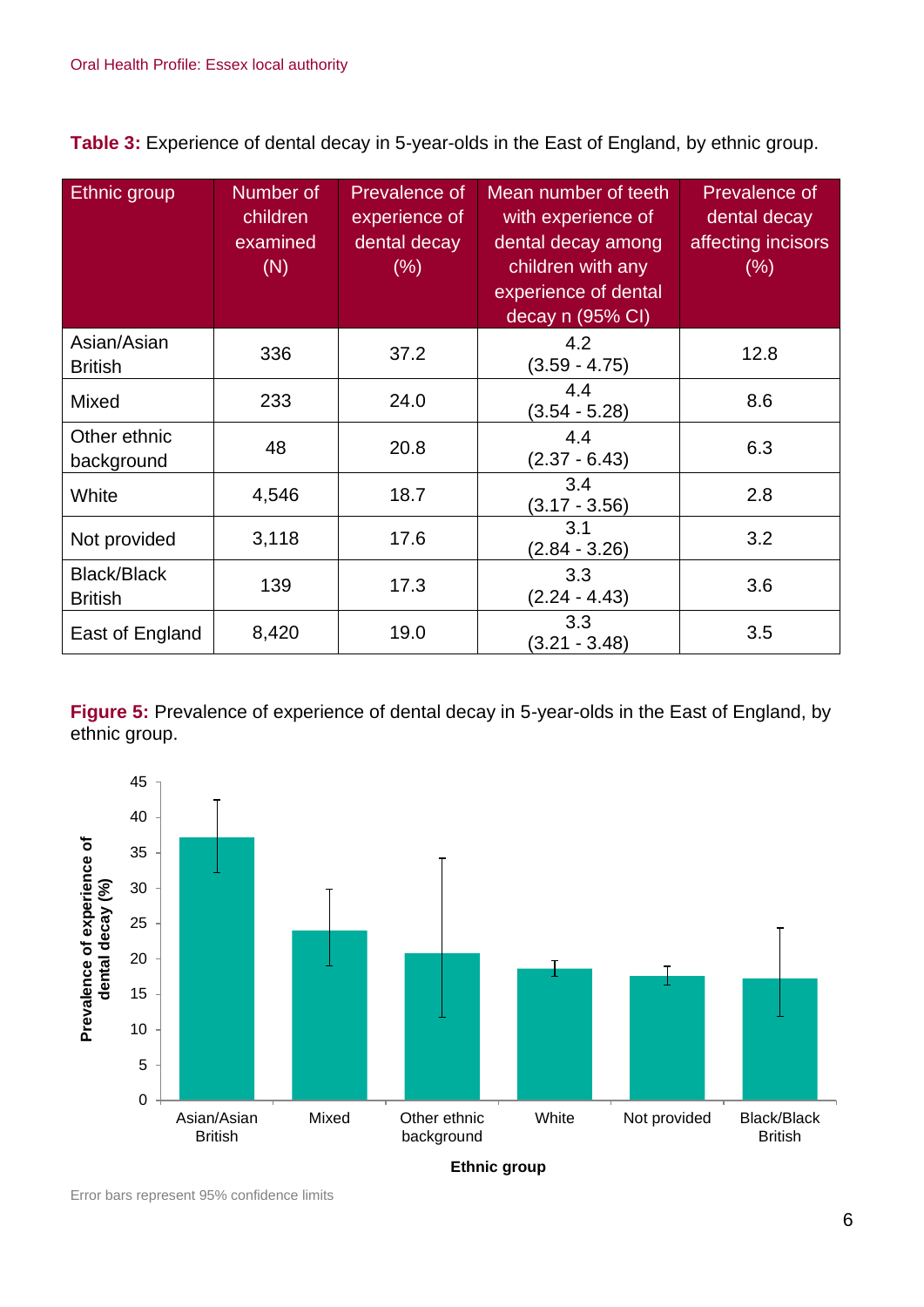**Figure 6:** Prevalence of experience of dental decay in 5-year-olds in Essex, by lower-tier local authority, 2019.

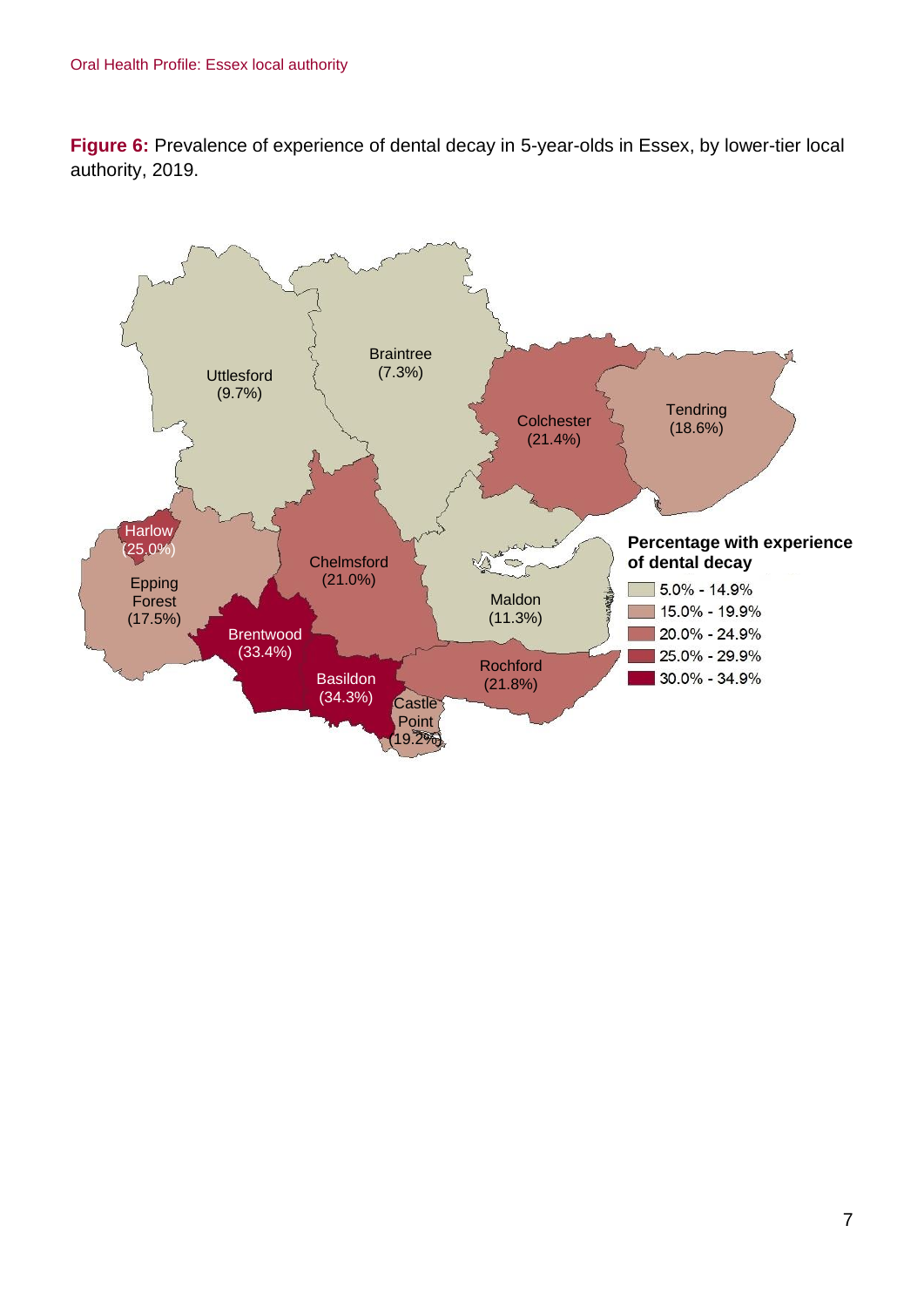**Figure 7:** Prevalence of experience of dental decay in 5-year-olds in Brentwood, by middle layer super output area, 2019.

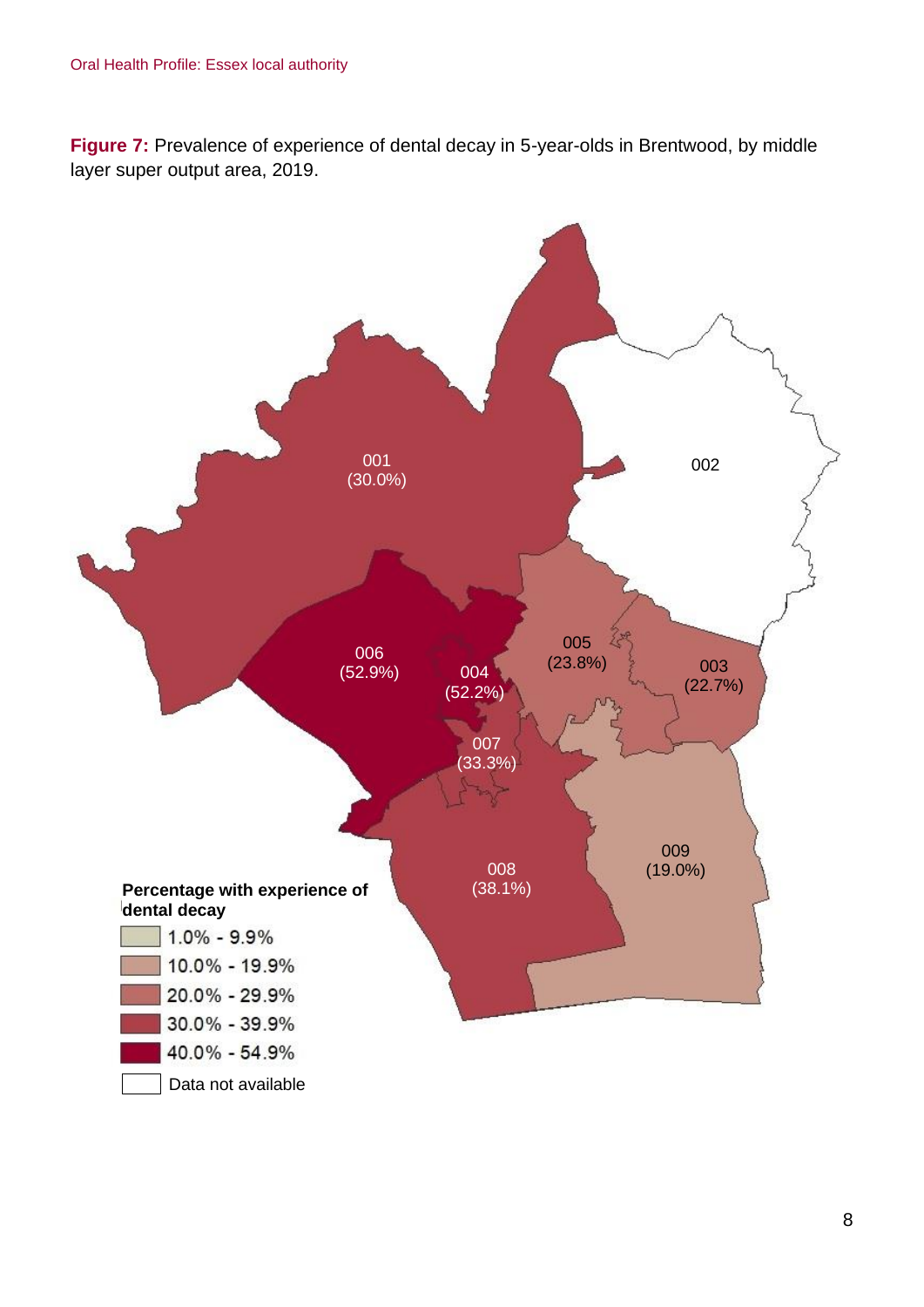**Figure 8:** Prevalence of experience of dental decay in 5-year-olds in Castle Point, by ward, 2017.

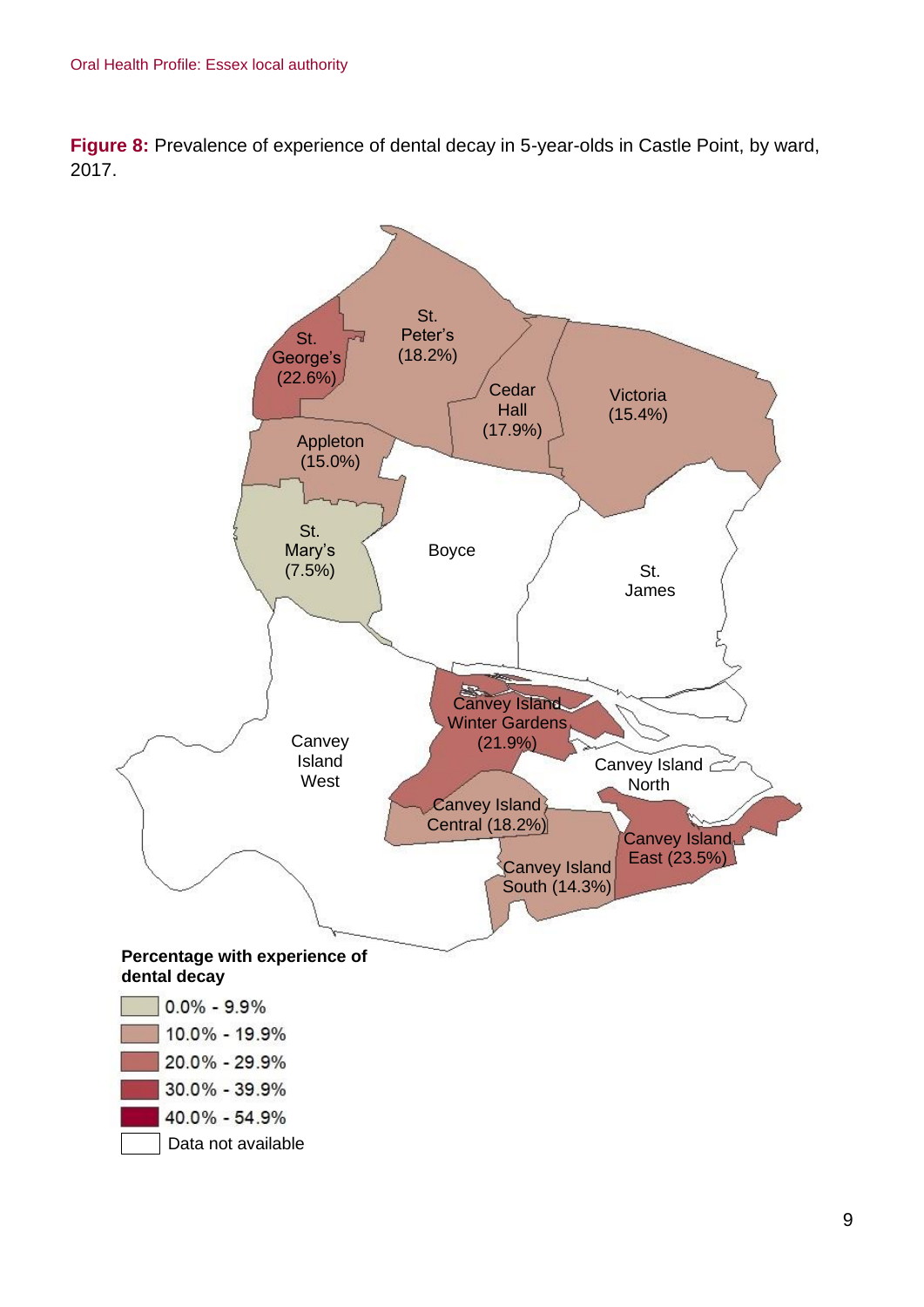**Figure 9:** Prevalence of experience of dental decay in 5-year-olds in Harlow, by ward, 2017.

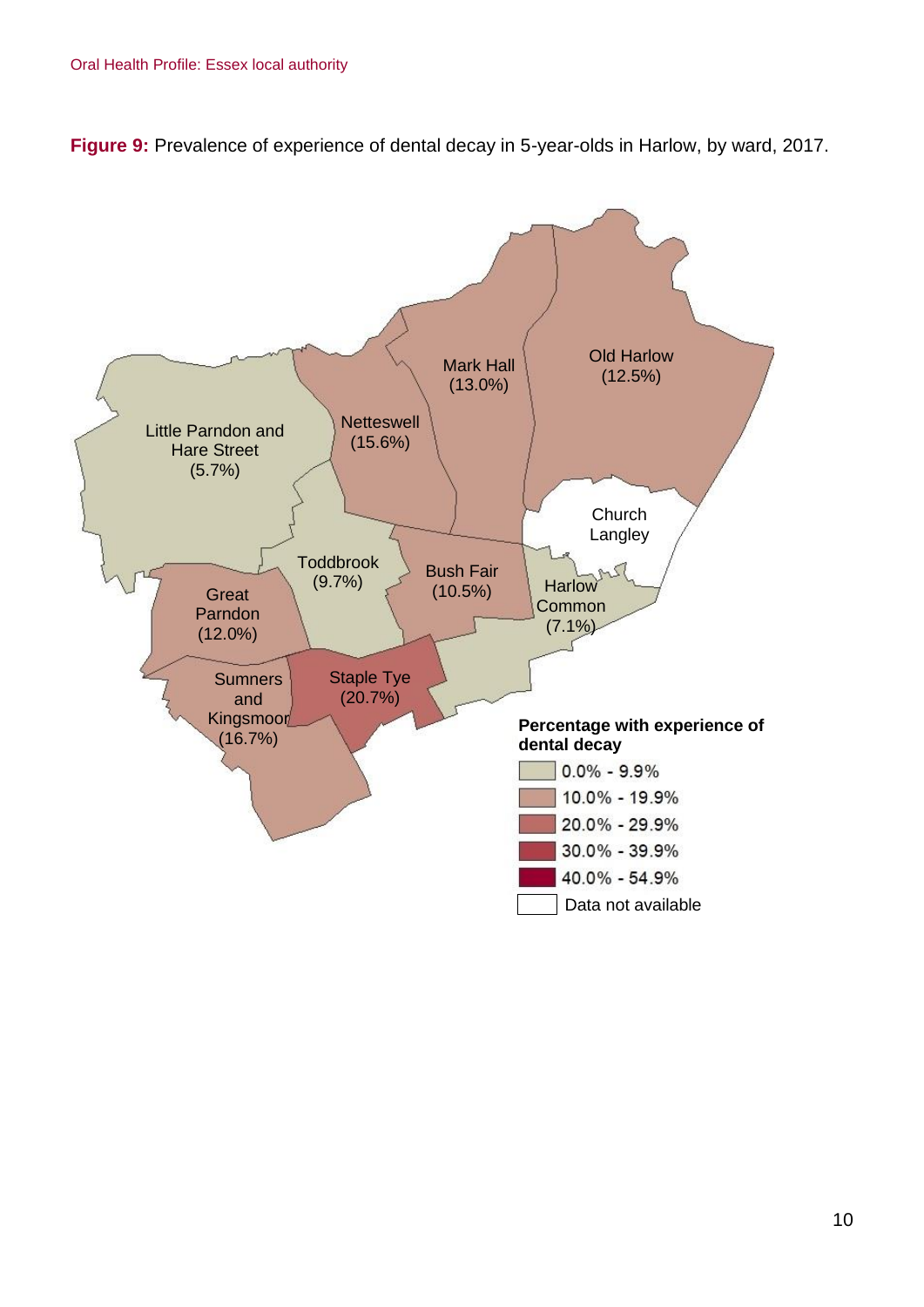**Figure 10:** Prevalence of experience of dental decay in 5-year-olds in Maldon, by middle layer super output area, 2017.



#### **Percentage with experience of dental decay**

| $0.0\% - 9.9\%$    |
|--------------------|
| 10.0% - 19.9%      |
| 20.0% - 29.9%      |
| 30.0% - 39.9%      |
| 40.0% - 54.9%      |
| Data not available |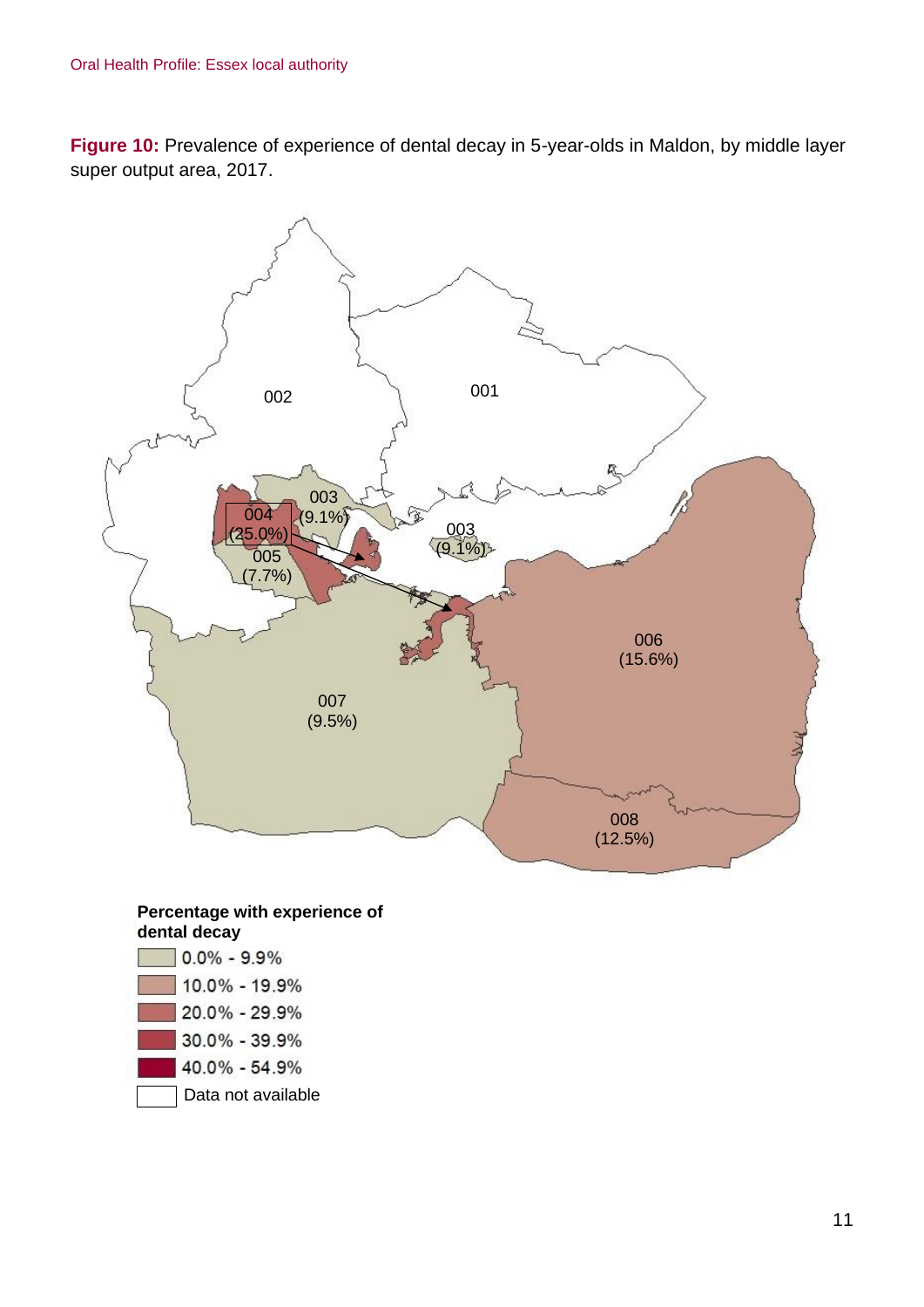**Figure 11:** Prevalence of experience of dental decay in 5-year-olds in Rochford, by middle layer super output area, 2017.

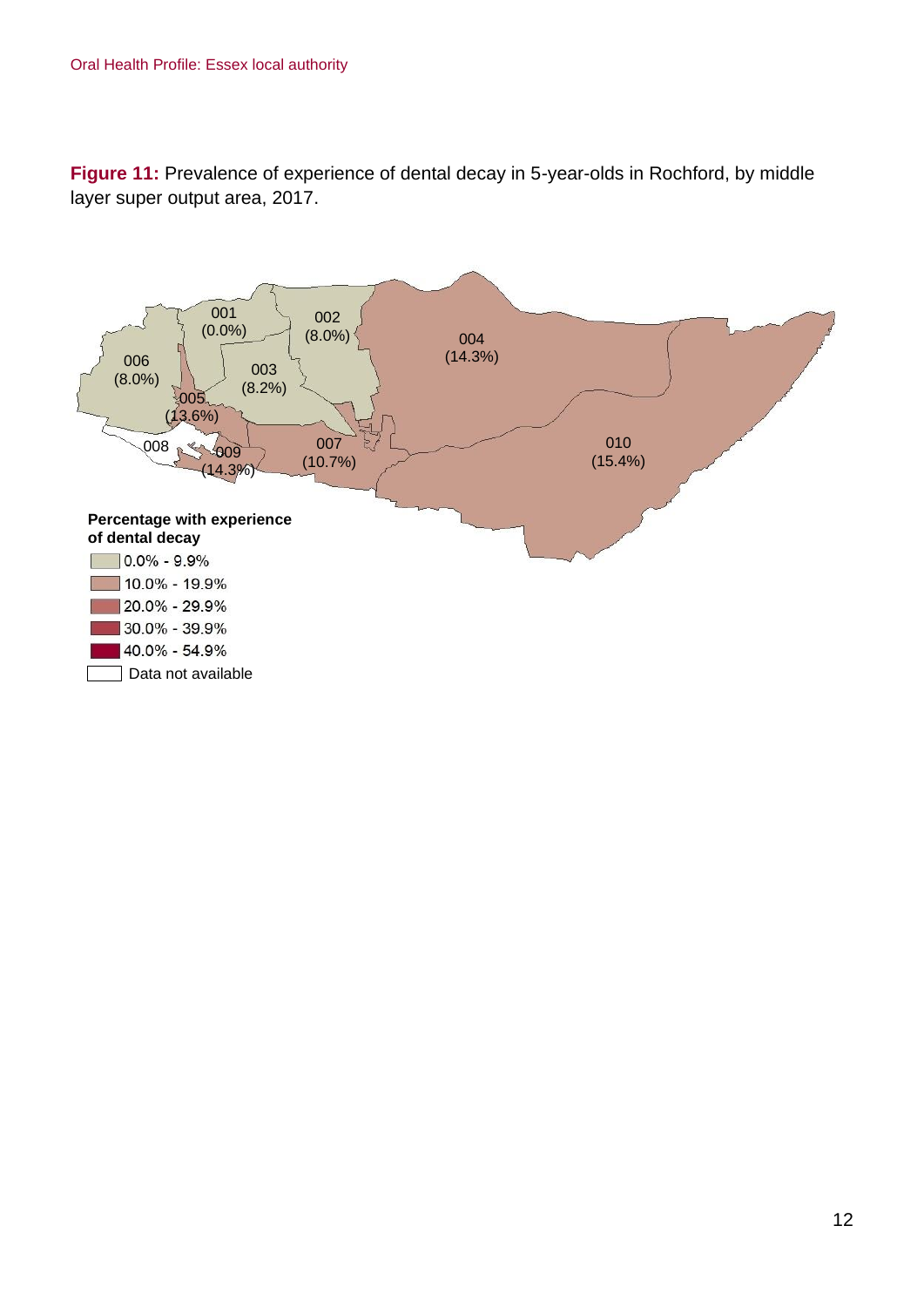**Figure 12:** Prevalence of experience of dental decay in 5-year-olds in Uttlesford, by middle layer super output area, 2019.

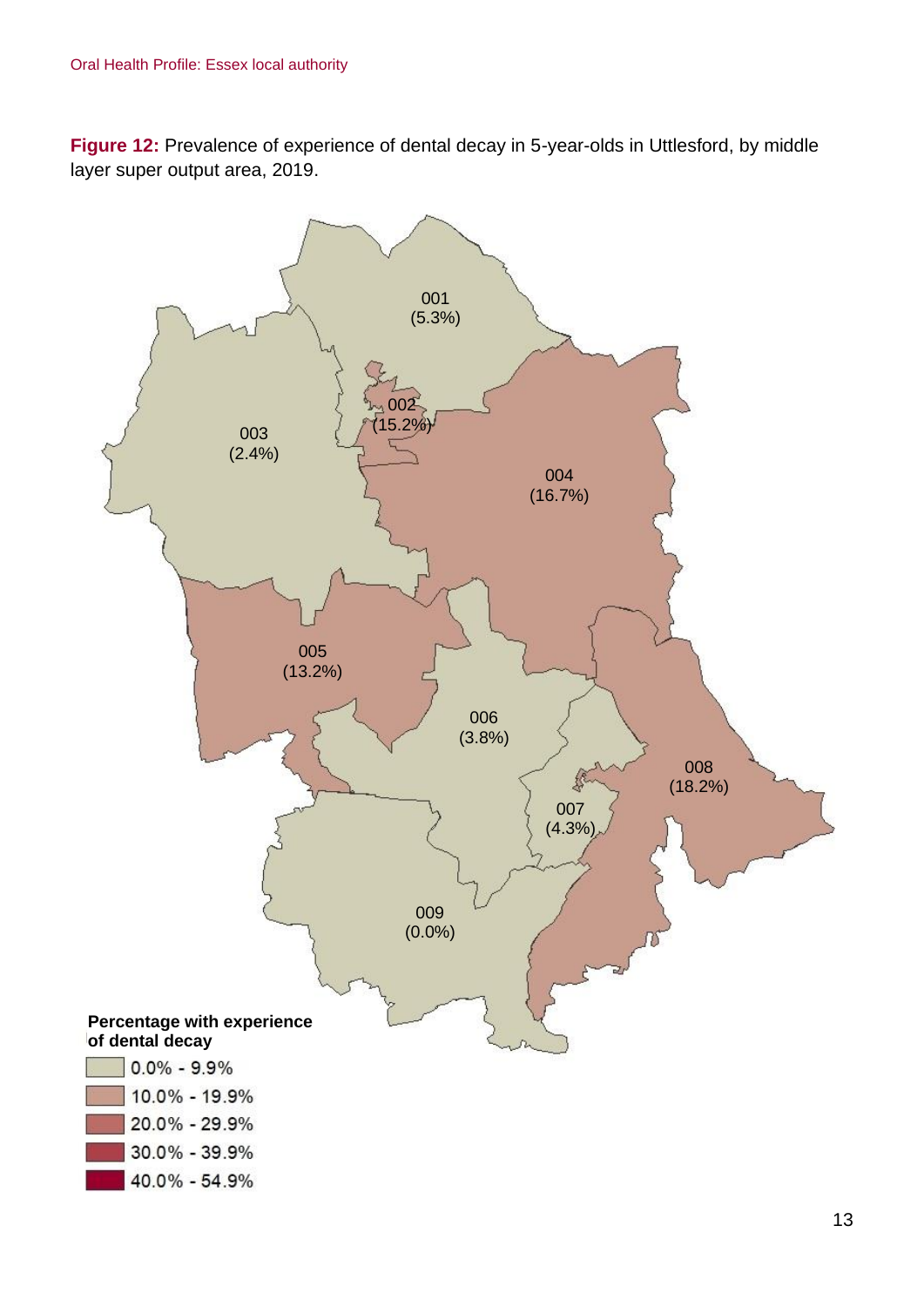### **Summary**

In Essex average levels of dental decay are lower than the average for England, however, within Essex there are areas where there are higher than average levels of experience of dental decay. At lower-tier local authority level, children living in Brentwood and Basildon have the highest levels of experience of dental decay. Within Brentwood, the highest levels of experience of dental decay are clustered around the middle super output areas of Brentwood 004 and 006.

The small sample sizes in some areas mean it is not possible to provide information at ward level. Future surveys could be commissioned to provide larger samples to facilitate local analysis. Commissioning High Quality Information to Support Oral Health Improvement: A toolkit about dental epidemiology for local authorities, commissioners and partners is available to support the commissioning of oral health surveys $^4$ .

Public health interventions can improve child oral health at a local level. Local authorities improving oral health: commissioning better oral health for children and young people is available to support local authorities to commission oral health improvement programmes for children and young people aged up to 19 years<sup>5</sup>.

If further local analysis is required, please contact the national dental public health team: DentalPHIntelligence@phe.gov.uk

### **References**

1. Public Health England (2020). National Dental Epidemiology Programme for England: oral health survey of 5-year-olds 2019 [Online]. Available at: <https://www.gov.uk/government/statistics/oral-health-survey-of-5-year-old-children-2019> [Accessed 29 May 2020].

2. Pine, C.M., Pitts, N.B. and Nugent, Z.J. (1997a). British Association for the Study of Community Dentistry (BASCD) guidance on the statistical aspects of training and calibration of examiners for surveys of child dental health. A BASCD co-ordinated dental epidemiology programme quality standard. Community Dental Health 14 (Supplement 1):18-29.

3. Children's services statistical neighbour benchmarking tool [online]. Available at: [www.gov.uk/government/publications/local-authority-interactive-tool-lait](http://www.gov.uk/government/publications/local-authority-interactive-tool-lait) [Accessed 29 May 2020].

4. Public Health England (2016). Commissioning high quality information to support oral health improvement. A toolkit about dental epidemiology for local authorities, commissioners and partners [Online]. Available at: